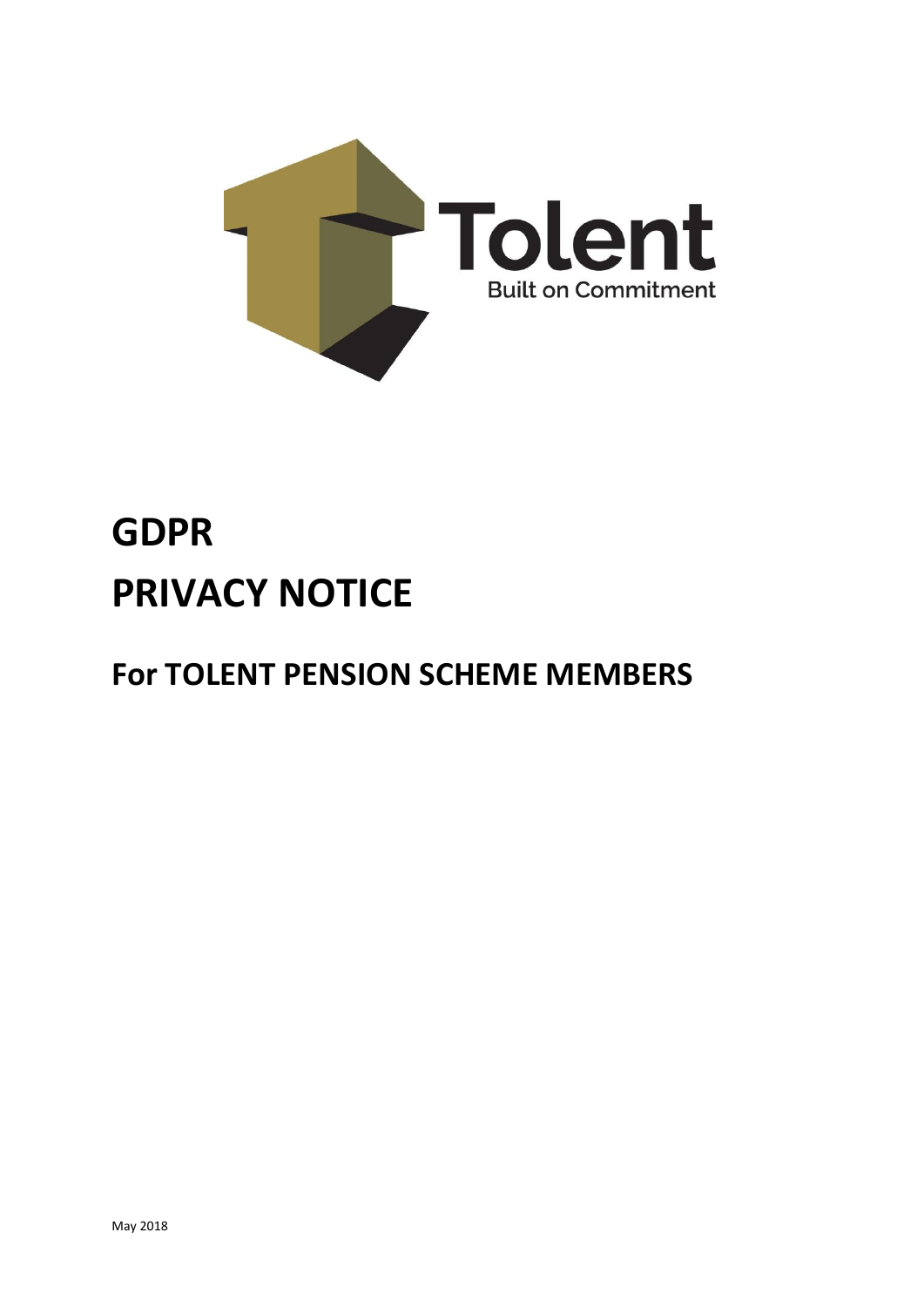

#### **INTRODUCTION**

The Trustees collect and processes personal data relating to members and beneficiaries of the Tolent Pension Scheme ("the Scheme") on behalf of the Trustees to administer the Scheme. The Trustees are committed to being transparent about how they collect and use that data and to meeting their data protection obligations in accordance with the General Data Protection Regulation (GDPR).

**Data Controller : The Trustees of the Tolent Pension Scheme ("the Trustees")** As the Data Controller, we are responsible for deciding how we hold and use personal information about you. We are required under data protection legislation to notify you of the information contained in this privacy notice.

This notice applies to current and deferred members of the Scheme and their beneficiaries. This notice does not form part of any contract of employment or other contract to provide services. We may update this notice at any time and will inform you if there are any material changes to the way your personal data is processed.

It is important that you read this notice, together with any other privacy notice we may provide on specific occasions when we are collecting or processing personal information about you, so that you are aware of how and why we are using such information.

After consideration the Trustees have decided that it is not necessary or desirable to have a Data Protection Officer and have, instead, appointed Helen Cairns as the first point of contact for any data protection enquiries.

| Contact:   | <b>Helen Cairns, Secretary to the Trustees</b>      |
|------------|-----------------------------------------------------|
|            | C/o Tolent Construction Limited                     |
|            | Ravensworth House, Fifth Ave Bus Park, Team Valley, |
|            | <b>Gateshead NE11 OHF</b>                           |
| Telephone: | 0191 4870505                                        |

If you have any questions about this privacy notice or how we handle your personal information, please contact the Trustees using the details shown above. You have the right to make a complaint at any time to the Information Commissioner's Office (ICO), the UK supervisory authority for data protection issues.

Information Commissioners Office Wycliffe House Water Lane Cheshire SK9 5AF E: [casework@ico.org.uk](mailto:casework@ico.org.uk)

- Wilmslow T: 0303 123 1113 or 01625 545 745
	-
	- W: [https://ico.org.uk](https://ico.org.uk/)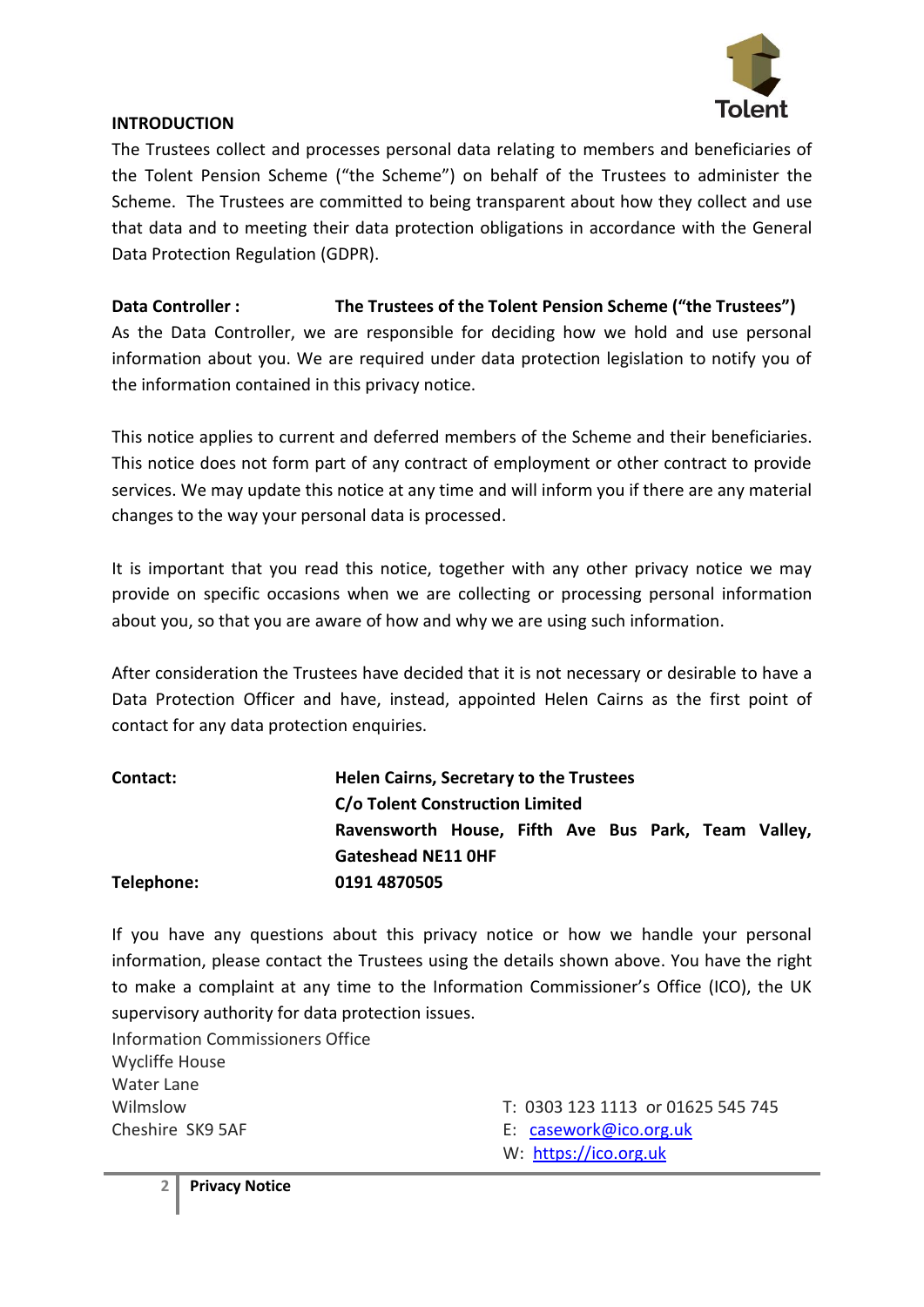

# **Data Protection Principles**

We will comply with data protection law. This says that the personal information we hold about you must be:

- 1. Used lawfully, fairly and in a transparent way.
- 2. Collected only for valid purposes that we have clearly explained to you and not used in any way that is incompatible with those purposes.
- 3. Relevant to the purposes we have told you about and limited only to those purposes.
- 4. Accurate and kept up to date.
- 5. Kept only as long as necessary for the purposes we have told you about.
- 6. Kept securely.

#### **What information do the Trustees collect?**

Personal data, or personal information, means any information about a living individual from which that person can be identified. It does not include data where the identity has been removed (anonymous data).

There are "special categories" of more sensitive personal data which require a higher level of protection.

The Trustees collect and process a range of information about you. This may include some or all of:

- Your name, address and contact details including email address and telephone number;
- Date of birth;
- Gender;
- **■** Information about your employment and remuneration
- Details of your bank account, pay roll records and tax status information;
- National Insurance number;
- Information about your marital status, next of kin, dependants and Nomination of Beneficiaries;
- Dates of joining and leaving the Scheme;
- Location of employment or workplace for active members
- Health Records (only relevant in very limited circumstances)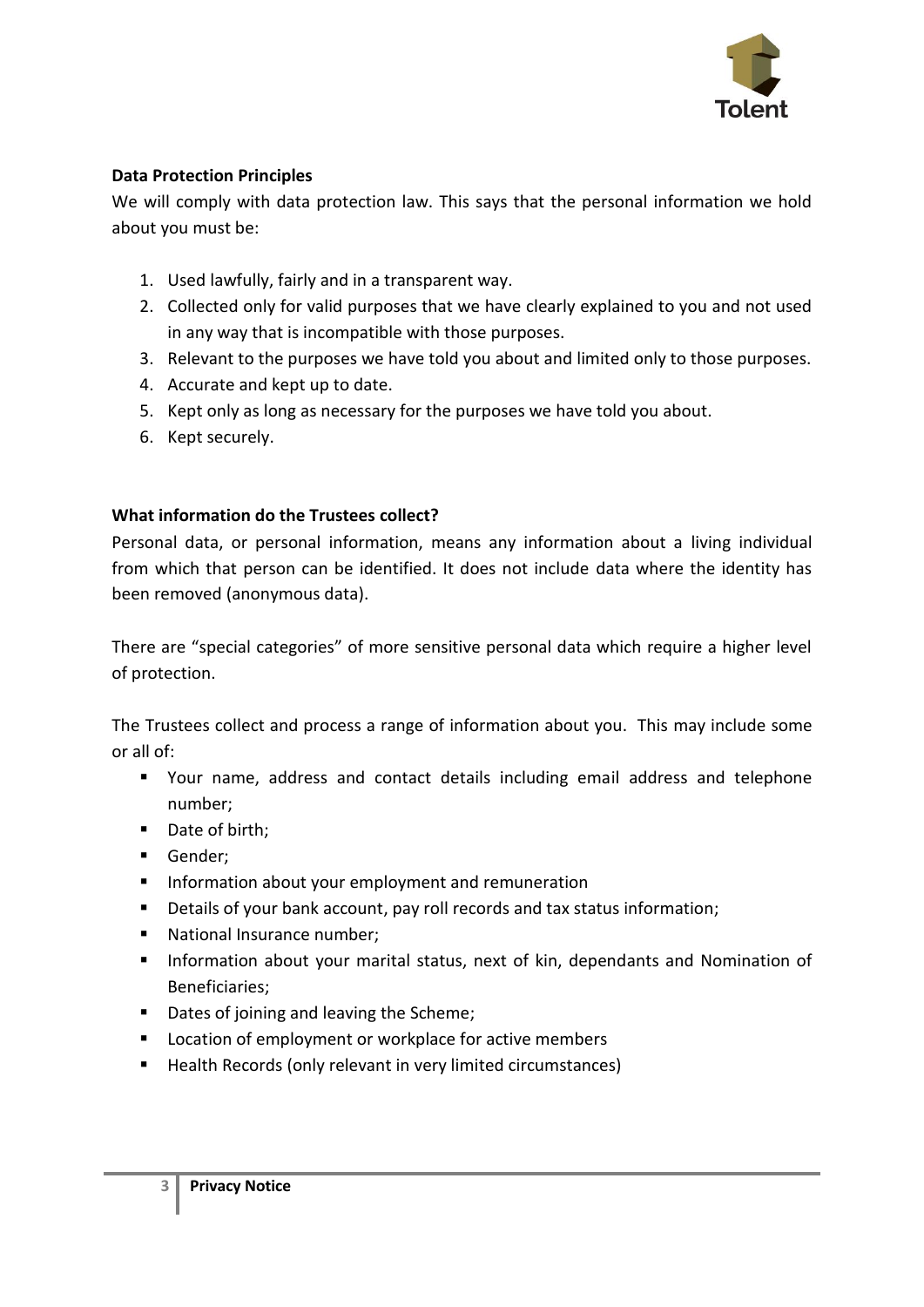

# **How do the Trustees collect this information?**

The Trustees may collect this information in a variety of ways. For example, data might be collected from your employer or directly from you through completion of application forms.

# **Why do the Trustees process personal data?**

The Trustees will only use your personal information and process your data to administer the Scheme. Primarily, this will be to ensure accurate and prompt collection and investment of contributions and to arrange payment of benefits to you or your dependants, when required.

In some cases, the Trustees needs to process data to ensure that it is complying with its legal obligations, in accordance with the trust deed and rules of the Scheme.

In other cases, the Trustees may process your data because we have a legitimate interest (or the interest of a third party) in processing personal data before, during and after the end of your membership of the Scheme, provided that your interests and fundamental rights do not override those interests.

We may also use your personal information in the following situations, which we acknowledge are likely to be rare:

- 1. Where we need to protect your interests (or someone else's interests); and
- 2. Where it is needed in the public interest or for official purposes.

#### **Situations in which the Trustees will use your personal information**

- Maintain accurate and up-to-date membership records and contact details;
- Ensure effective governance and efficient administration;
- Liaising with your pension provider;
- Making arrangements for payment of benefits and leaving the scheme;
- To prevent theft and fraud;
- To comply with any Court Order in relation to divorce.

Some of the above grounds for processing will overlap and there may be several grounds which justify our use of your personal information.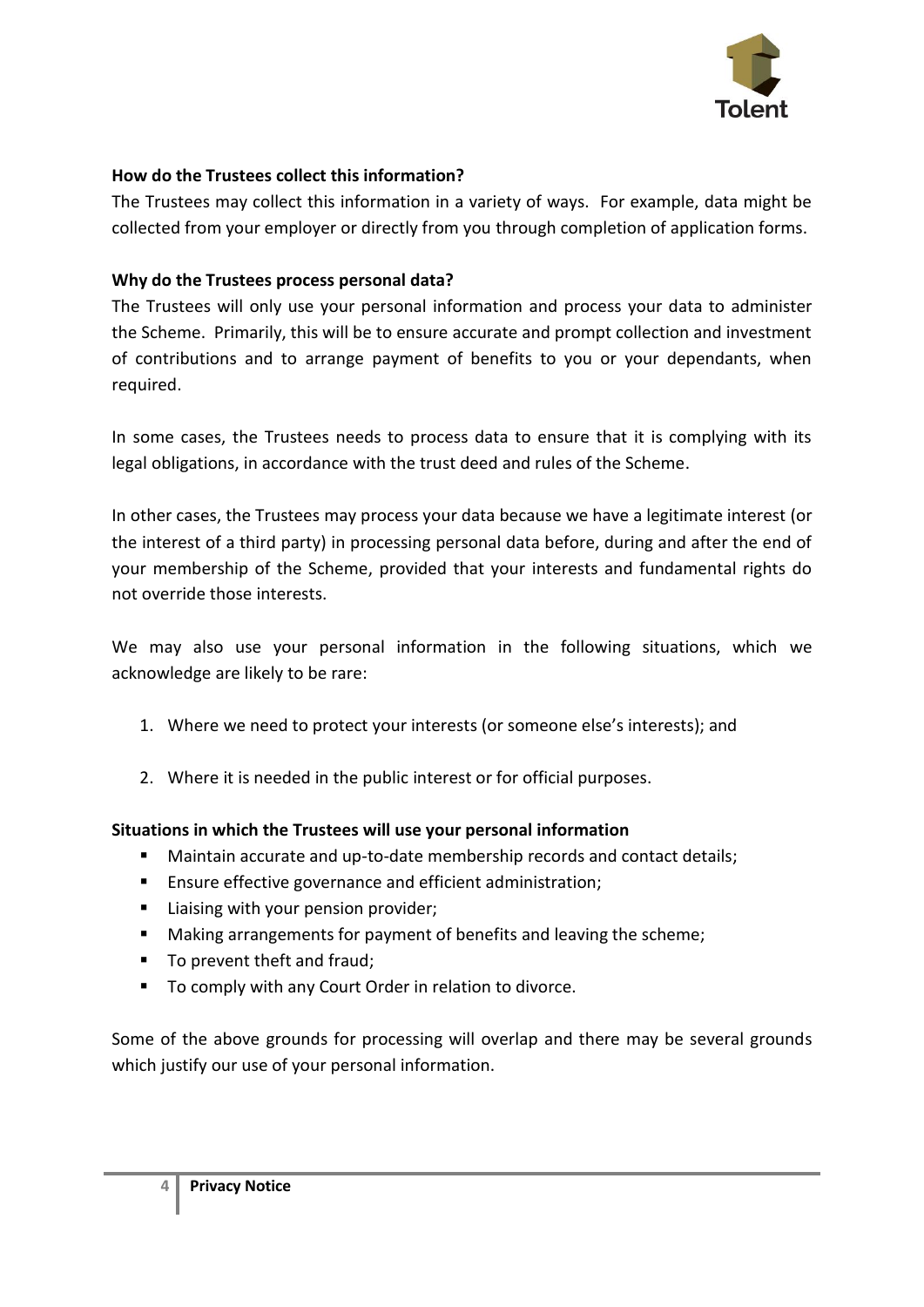

# **If you fail to provide personal information**

If you fail to provide certain information when requested, we may not be able to perform the contract we have entered into with you (such as paying or providing a benefit), or we may be prevented from complying with our legal obligations (such as statutory disclosure of information or payment of benefits in accordance with the trust deed and rules of the Scheme).

#### **How we use particularly sensitive personal information**

"Special categories" of particularly sensitive personal information require higher levels of protection. We need to have further justification for collecting, storing and using this type of personal information. We have in place an appropriate policy document and safeguards which we are required by law to maintain when processing such data. We may process special categories of personal information in the following circumstances:

- 1. In limited circumstances, with your explicit written consent;
- 2. Where we need to carry out our legal obligations or exercise rights in connection with your membership of the Scheme.

Less commonly, we may process this type of information where it is needed in relation to legal claims or where it is needed to protect your interests (or someone else's interests) and you are not capable of giving your consent, or where you have already made the information public.

Some special categories of personal data, such as information about health or medical conditions, may be processed assess eligibility for payment of retirement benefits before the minimum pension age (currently 55).

#### **Automated Decision Making**

We do not envisage that any decisions will be taken about you using automated means, however we will notify you in writing if this position changes.

#### **Who has access to data?**

Your information may be shared with the sponsoring employer, Tolent Construction Limited (and any subsidiary or associated company), including with members of the HR and payroll teams.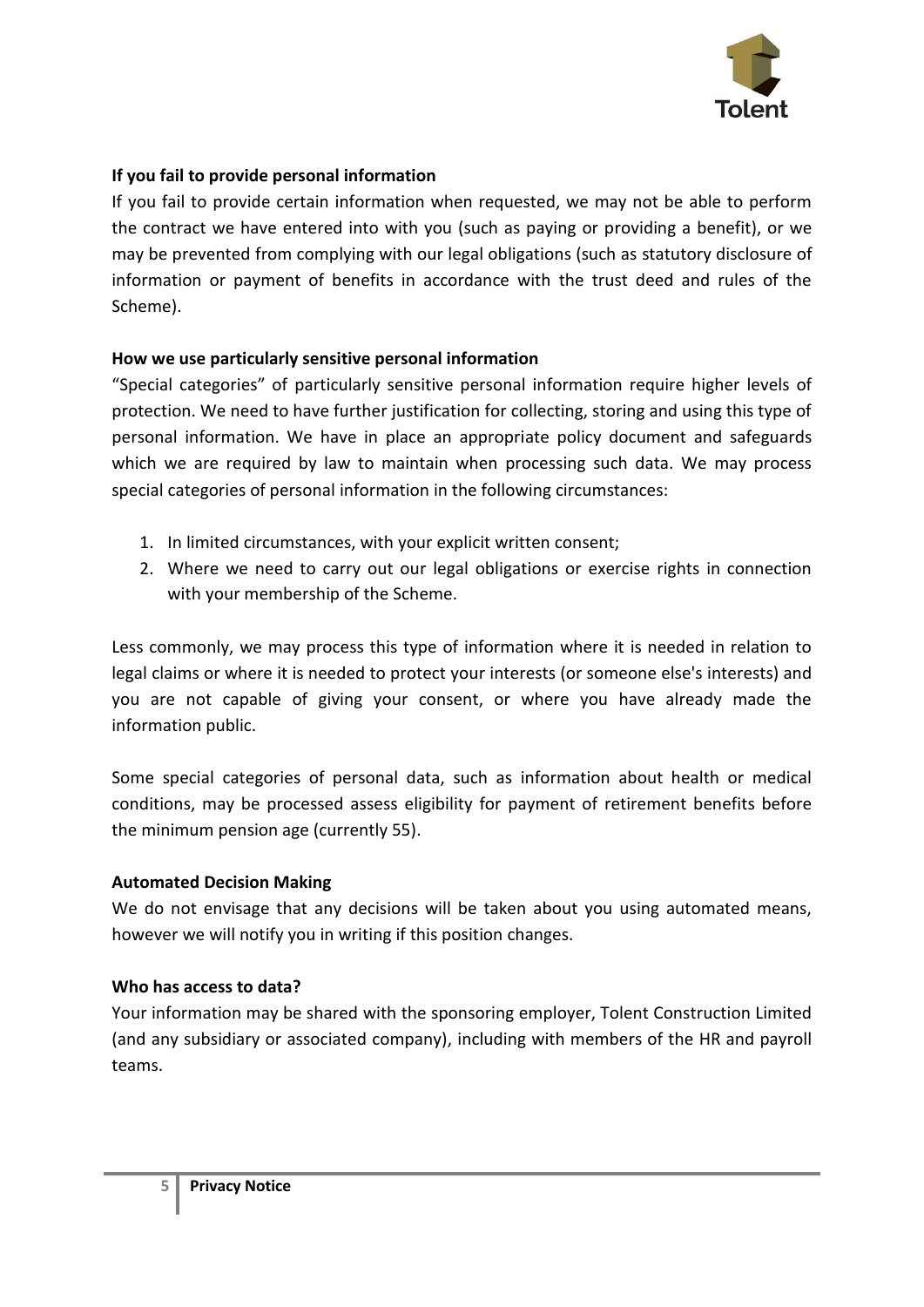

The Trustees also share your data with third parties which includes third-party service providers in administering the Scheme, as follows;

- MHM Pension Services for advice to the trustees and administration support,
- Aviva for processing contributions, investment, administration, record keeping and pension provision on retirement, death or transfer,
- Robsons Scheme Auditors,
- Any adviser or other party you have appointed to act on your behalf in relation to your benefits in the Scheme.

# **Data security**

We have put in place measures to protect the security of your information. Details of these measures are available upon request.

Third parties will only process your personal information on our instructions and where they have agreed to treat the information confidentially and to keep it secure.

The data held by the Trustees and their advisers and service providers, is generally processed within the UK and/or other countries within the European Economic Area (EEA). Some processing may involve transferring personal data to countries outside the EEA. These countries may not offer the same protection for personal data as provided within the EEA, so we will put in place appropriate safeguards, and require the organisations we deal with to do the same.

#### **Data retention**

We will only retain your personal information for as long as necessary to fulfil the purposes we collected it for, including for the purposes of satisfying any legal, accounting, or reporting requirements, which may continue after your membership of the Scheme has ended.

# **Rights of access, correction, erasure, and restriction Your duty to inform us of changes**

It is important that the personal information we hold about you is accurate and current. Please keep us informed if your personal information changes .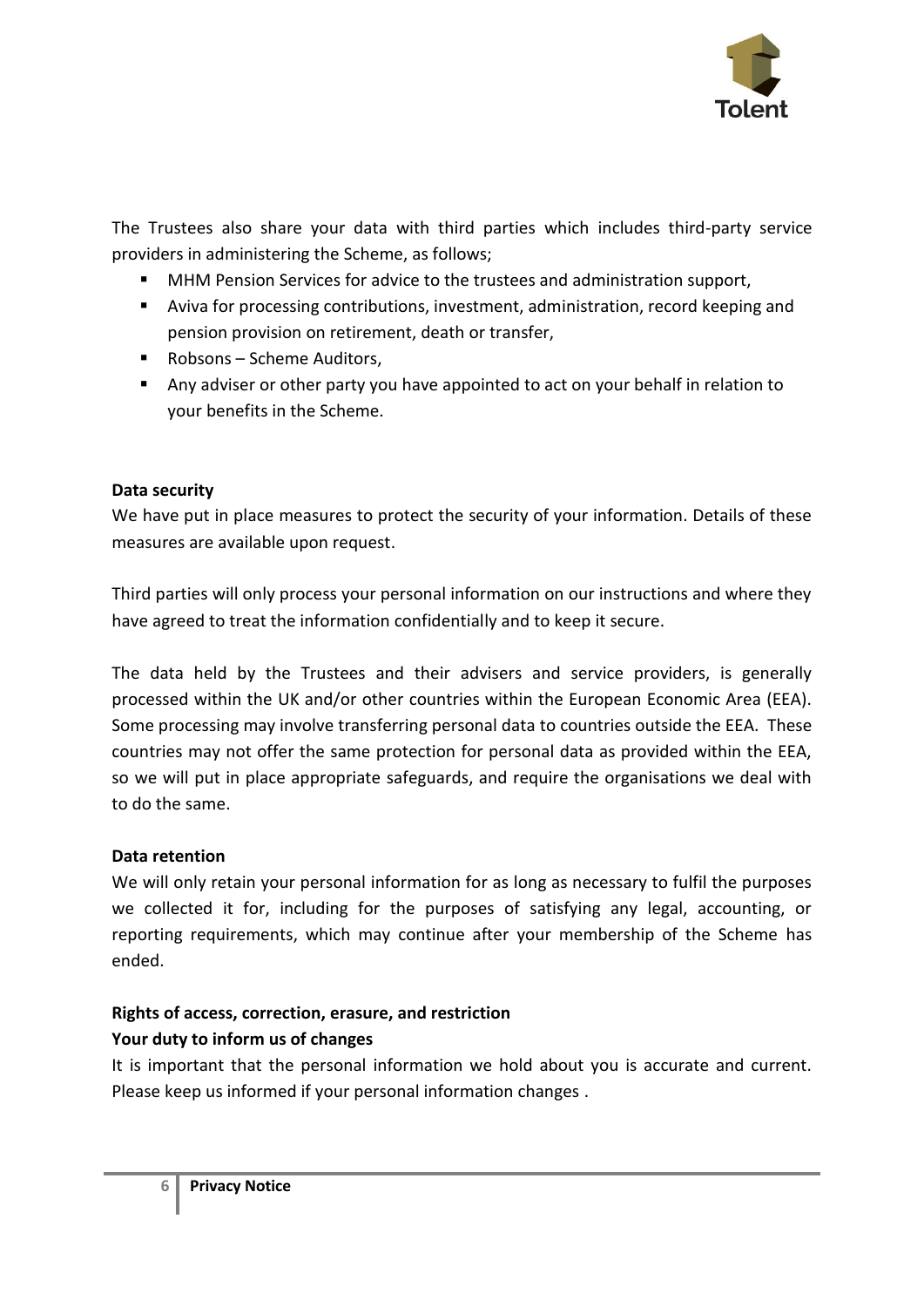

# **Your rights in connection with personal information**

Under certain circumstances, by law you have the right to:

- **Request access** to your personal information (commonly known as a "data subject access request"). This enables you to receive a copy of the personal information we hold about you and to check that we are lawfully processing it.
- **EXECT** Request correction of the personal information that we hold about you. This enables you to have any incomplete or inaccurate information we hold about you corrected.
- **Request erasure** of your personal information. This enables you to ask us to delete or remove personal information where there is no good reason for us continuing to process it. You also have the right to ask us to delete or remove your personal information where you have exercised your right to object to processing (see below).
- **Object to processing** of your personal information where we are relying on a legitimate interest (or those of a third party) and there is something about your particular situation which makes you want to object to processing on this ground. You also have the right to object where we are processing your personal information for direct marketing purposes.
- **E** Request the restriction of processing of your personal information. This enables you to ask us to suspend the processing of personal information about you, for example if you want us to establish its accuracy or the reason for processing it.
- **Request the transfer** of your personal information to another party.

If you want to review, verify, correct or request erasure of your personal information, object to the processing of your personal data, or request that we transfer a copy of your personal information to another party, please contact the Trustees, using the contact details on page 2.

#### **No fee usually required**

You will not have to pay a fee to access your personal information (or to exercise any of the other rights). However, we may charge a reasonable fee if your request for access is clearly unfounded or excessive. Alternatively, we may refuse to comply with the request in such circumstances.

#### **What we may need from you**

We may need to request specific information from you to help us confirm your identity and ensure your right to access the information (or to exercise any of your other rights). This is another appropriate security measure to ensure that personal information is not disclosed to any person who has no right to receive it.